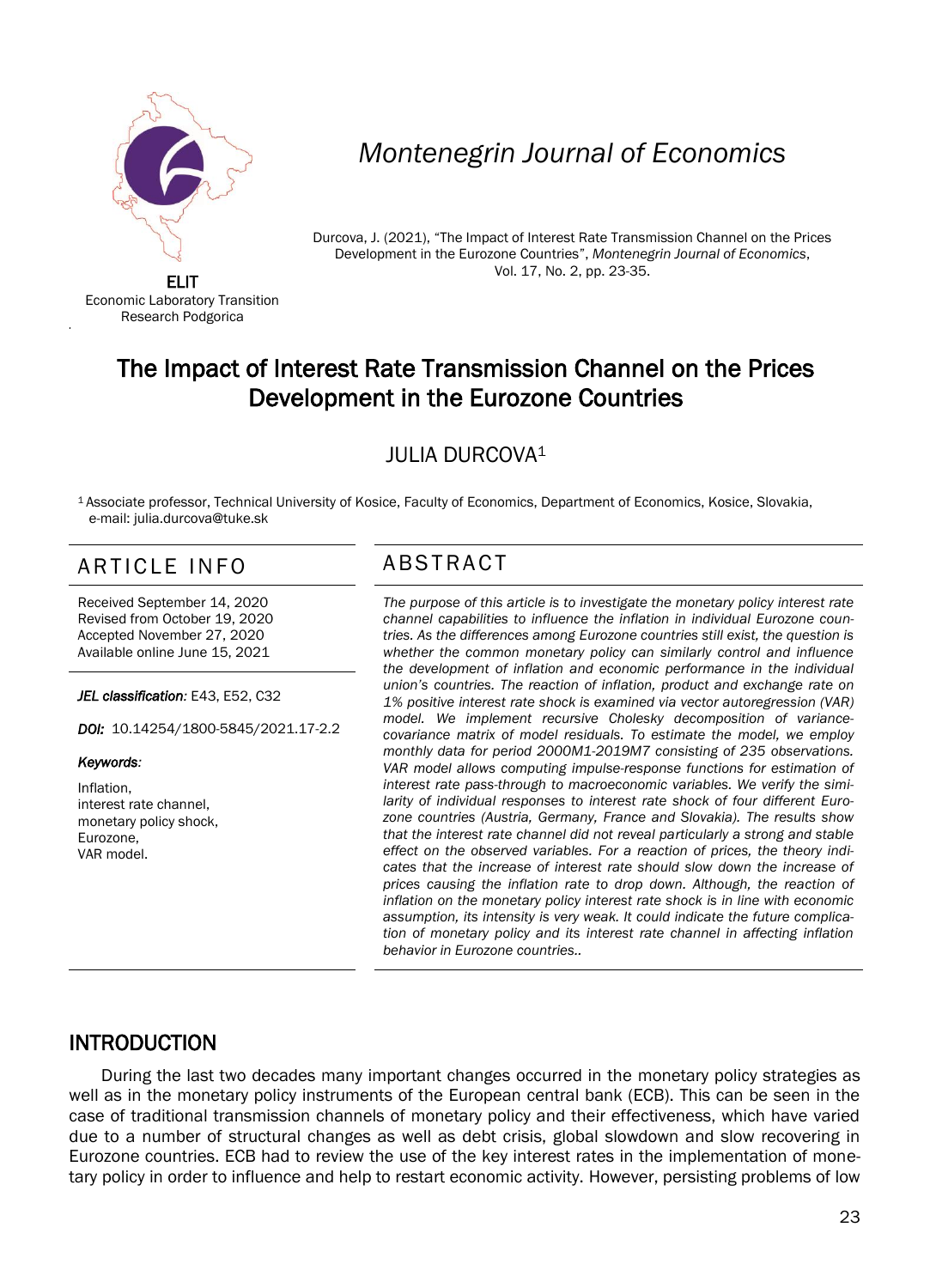economic growth and stagnant economies also forced the ECB to use less conventional monetary policy measures as quantitative easing. The impact of monetary policy on the real economy (i.e. GDP, employment, industrial production, etc.) in the Eurozone depends on a number of external factors (economic structure, competitiveness, presence of various shocks, etc.). The differences among Eurozone countries still exist so the question is whether the common monetary policy can similarly control and influence the development of inflation and economic performance in the individual union's countries as well as to eliminate cyclical differences. As mentioned above, the recent economic situation in Eurozone countries still required expansionist quantitative monetary policy. However, in the next future, this type of policy may worsen inflation behavior. Therefore, the aim of this paper is to investigate the interest rate channel capabilities to influence the inflation in individual Eurozone countries. The reaction of inflation on 1% positive interest rate shock will be examined via vector autoregression (VAR) model. VAR model allows computing impulse-response functions for estimation of interest rate pass-through to macroeconomic variables. We verify the similarity of individual responses to interest rate shock of four different Eurozone countries (Austria, Germany, France and Slovakia). The paper is divided into five sections. Following the introduction, the relevant empirical literature is reviewed in Section 1. In Section 2 we provide an overview of VAR model. Section 3 provides data and results of the test. Section 4 discuss the results of our analysis. Finally, concluding remarks are made in Section 5.

### 1. LITERATURE REVIEW

According to the Keynesian interest rate channel, the policy of short-term nominal interest rate growth leads primarily to an increase in long-term nominal interest rates. Changes in the short-term nominal interest rate will be transmitted into medium and long-term interest rates through a money market supply and demand equalization mechanism. Interest rates modification will affect the cost of capital and, consequently, capital and consumption expenditure (Mishkin, 1995). The mechanism of the interest rate and credit channel impact on the real economy is sometimes called as the "black box", because there is far less agreement about exactly how monetary policy exerts its influence and what happened in the interim of transmission channel (Bernanke and Gertler 1995). Monetary policy authorities use their influence through a short-term interest rate, to influence the cost of capital and consequently spending on durable goods such as fixed investment, housing, inventories and consumer durables. In turn, changes in aggregate demand affect the level of production. The monetary policy actions, in particular the monetary tightening have only a temporary effect on interest rates but are followed by movements in real output and price level that may last for two years or more (Bernanke and Gertler 1995).

Economic theory generally assumes that monetary tightening will be followed by a decline of the product and the price level, and shortly thereafter, by the appreciation of the exchange rate. However, some analyses showed that it is also possible to expect the opposite behavior of the prices and the exchange rate. The reaction of the exchange rate may depend on the monetary regime. The unusual behavior of exchange rates can also be caused by changes in the exchange rates regime or by currency crises when monetary tightening may lead to an immediate depreciation of the exchange rate instead of an appreciation. This atypical reaction is usually referred to as the "*exchange rate puzzle*" Arnostova and Hurnik (2005), Mirdala (2012). As for the behavior of prices, atypical reaction occurs quite often and it is described in a series of works dedicated to the analysis of the impact of monetary policy changes on the price level. Studies offered several explanations for this problem. One of them is the misidentification of monetary shocks associated with a weak reaction of the interest rate to a given inflation. In other words, what is considered to be a monetary policy shock is in fact a combination of an actual shock and endogenous responses of the monetary policy (Balke and Emery, 1994). Another approach explains the existence of a price puzzle and unexpected price response by a bad estimation of the model (Rusnak et al., 2013).

The effects of monetary policy in terms of its transmission and effectiveness in specific countries is a richly discussed topic in numerous empirical studies. The results of studies realized on data collected before financial and debt crises in 2008 showed that the interest rate channel is the most important for monetary policy transmission in the Eurozone as it enables the direct pass-through of monetary shocks (such as a monetary policy tightening or loosening) (Angeloni et al., 2003). According to their findings, the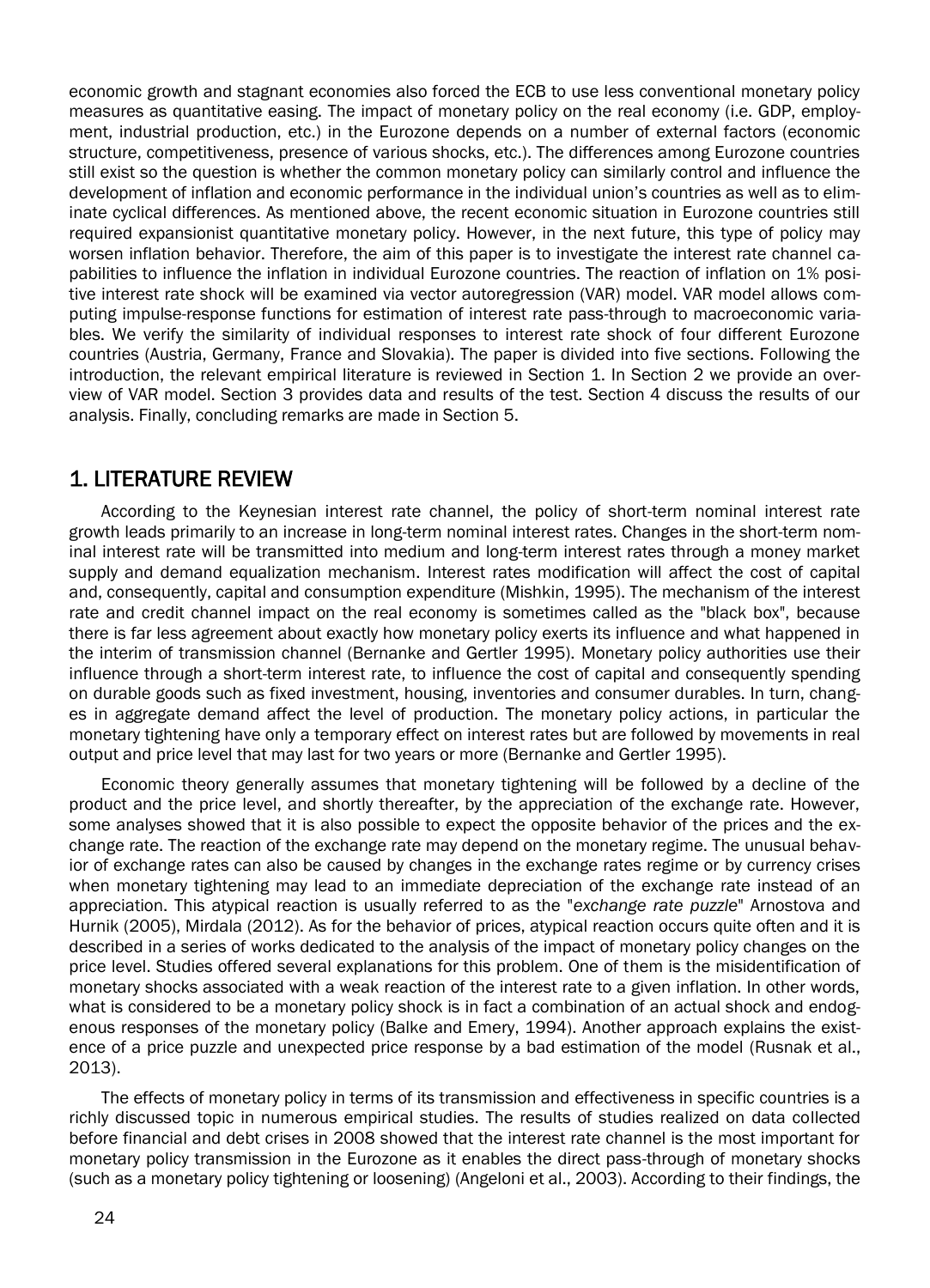effects of the monetary policy on the output and the prices of the Eurozone aggregate was consistent with the effects of monetary policy shocks identified within each country. The reaction of the output to an unexpected increase in the short-term interest rate was only temporal and the response of prices was delayed up to four quarters. In the case of V4 countries (Poland, Czechia, Hungaria and Slovakia), analyses confirmed the importance of the interest rate channel in comparison with other transmission channels. Egert et al. (2007) analyzed the process of interest rates transmission in the CEE-5 countries after their accession to the European Union in 2004. The aim of their analysis was also to determine whether, in the case of future enlargement of the Eurozone by one of these countries, the transmission mechanism through the interest rate channel would suffer of heterogeneity. Several monitored interest rates revealed a weaker response than the literature suggests, indicating a lower degree of cointegration between the monetary policy rate and long and short-term market interest rates. Moreover, in the long run, this process has been further weakened. However, they concluded that the interest rate channel is more effective in CEE-5 countries than in the so-called "core countries" of the Eurozone and is comparable to the so-called "catching-up countries" such as Spain. Thus, the accession of new members should not make the Eurozone more heterogeneous in terms of the interest rate transmission mechanism quality. E.g. Arnostova and Hurnik (2005) used vector autoregression approach in order to analyzed transmission mechanism in the case of Czech Republic over the period 1994-2004. Their results showed that the unexpected tightening of the monetary policy led to a fall in output, whereas the prices remained persistent for a certain time and started to fall after approximately two quarters. The exchange rate reacted by immediate appreciation.

The interest in analyzing transmission processes of monetary policy has increased with regards of crisis consequences even more. One of the most important findings revealed that the traditional, interest rate channel can be considered as the most affected. Effects of financial crisis on interest rates passthrough was also analyzed in IMF's Global Financial Stability report (IMF, 2012). The report compared the interest rate pass-through to the short-term interest rates as well as to the long-term interest rates in case of the Eurozone and the United States. According this report, the financial crisis marked the transition from the short-term interest rates to the long-term interest rates in both the United States and the Eurozone. Badarau and Levieuge (2011) analyzed the role played by the financial heterogeneity of the countries of the monetary union and its consequences in terms of cyclical economic development. They showed that the common monetary policy has contributed to the deterioration of cyclical differences of union's countries compared to the situation if these countries were hit with shocks and still had their independent monetary policies. Further work has shown that, due to the crisis, it is no longer possible to fully trust Taylor-type monetary rules (Sinicakova and Pavlickova, 2011). The main problem of the shortterm interest rate is its effectiveness, notably during the crisis, when the rates were reduced to zero values. Consequently, the transmission to real macroeconomic variables was relatively weak. They point out that using a short-term interest rate under a fixed monetary rule may be less effective than managing it under inflation targeting.

Wieladek and Pascual (2016) used a Bayesian vector autoregressive model (VAR) to calculate the impact of the current quantitative easing in the Eurozone and used impulse response analysis to investigate the impact of the individual monetary transmission channels. They examined the impact of the ECB's quantitative easing on Eurozone real GDP and core CPI on monthly data from 2012M6 to 2016M4. They concluded that in absence of the first round of ECB quantitative easing, real GDP and core CPI would have been 1.3% and 0.9% lower, respectively. The effect is roughly 2/3 times smaller than in the UK and US. Impulse response analysis suggested that the policy is transmitted via the portfolio rebalancing, the signaling, credit easing and exchange rate channels. Spanish real GDP benefited the most and Italian the least.

Geis et al. (2020) investigated how a future tightening of the ECB's monetary policy may affect countries located in the vicinity of the Eurozone namely Bulgaria, Croatia, Czech Republic, Hungary, North Macedonia, Poland, Romania and Serbia i.e. CESEE region. They find that a Eurozone monetary tightening does trigger sizeable spillovers to the CESEE region. They showed that in the context of a demand shock-induced monetary tightening, which is more realistic than the usual approach taken in the literature, CESEE countries' output and prices actually respond positively. Spillovers on output and prices in CESEE countries are heterogeneous, and depend on the trajectory of Eurozone tightening. The recent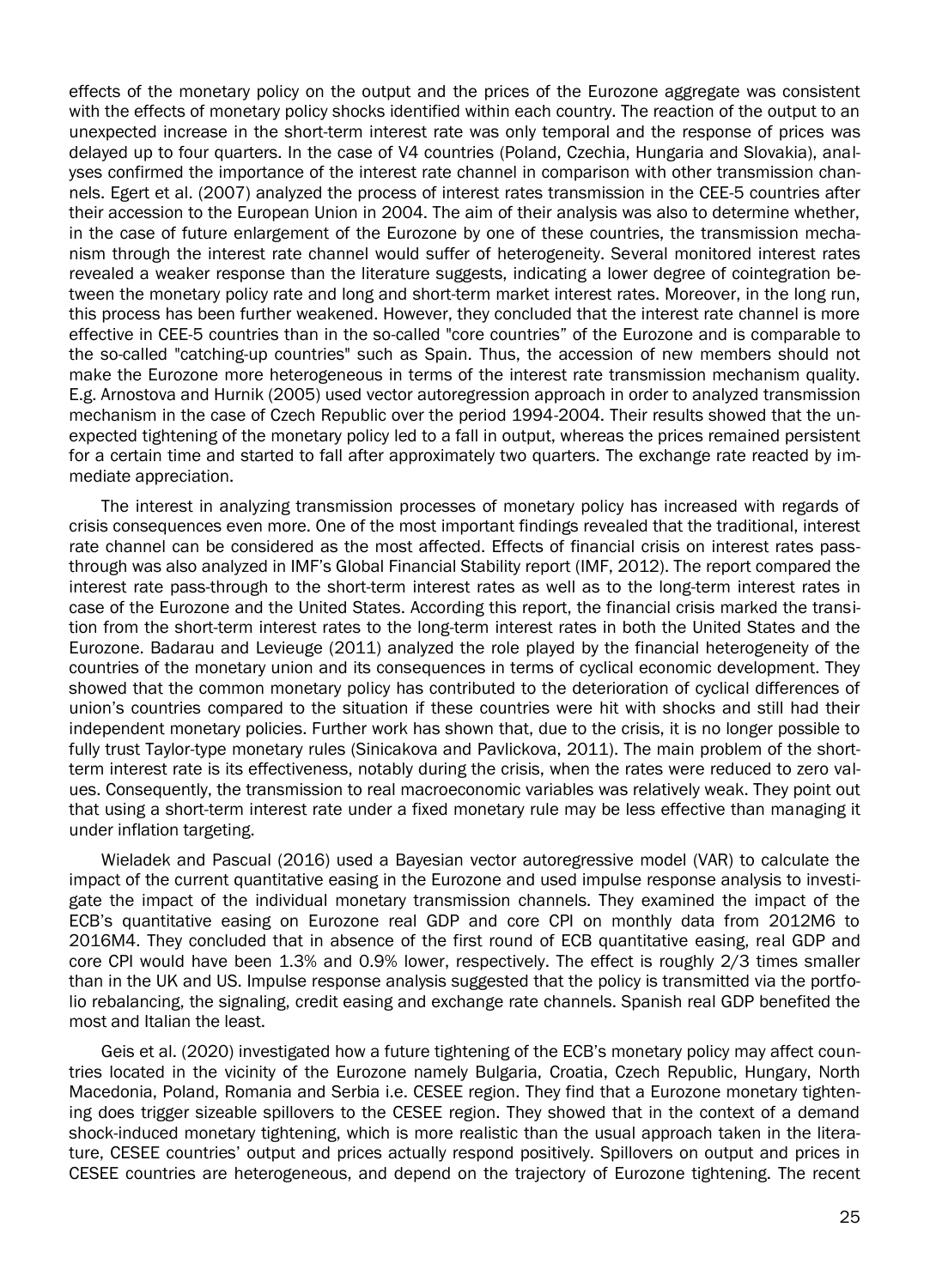studies on effectiveness of negative interest rates ECB policy showed, that banks offering negative rates provide more credit than other banks suggesting that the transmission mechanism of monetary policy is not hampered. The negative interest rate policy provides further stimulus to the economy through firms' asset rebalancing. Firms with high current assets linked to banks offering negative rates appear to increase their investment in tangible and intangible assets and to decrease their cash holdings to avoid the costs associated with negative rates. The results challenge the commonly held view that conventional monetary policy becomes ineffective when policy rates reach the zero lower bound. Burlon and Holton (2019) Therefore, the aim of our investigation is to monitor the transmission process of monetary policy via an interest rate channel in the case of selected Eurozone countries. The vector autoregression approach will be applied and for the selected variables of the model we chose industrial product, inflation and exchange rate, i.e. the variables that central banks typically use within their monetary rules. The main objective is to verify the reaction of inflation and other variables, whether their reactions are lagged or even inverse.

#### 2. OVERVIEW OF VAR MODEL

Monetary transmission processes are often analyzed using vector autoregression models (VAR models). The standard VAR approach assumes that the dynamics of the economy can be described by a set of macroeconomic variables. Even though some authors argue that this approach cannot be considered realistic, VAR model remains one of the most often used in modelling of monetary transmission processes. A vector autoregression approach enables to study the impact of monetary shocks on selected variables and allows a cross country comparison. VAR models represent dynamic systems of equations in which the current level of each variable depends on past movements of that variable and all other variables involved in the system. To identify structural shocks that affect endogenous variables of the model, we implement recursive Cholesky decomposition of variance-covariance matrix of model residuals. Cholesky decomposition of the residuals implies the contemporaneous interactions between exogenous shocks and the endogenous variables are characterized by a causal chain. Ordering of endogenous variables then reflects expected particular economy structure following general economic theory assumptions. Unrestricted VAR model can be represented by the following infinite moving average representation:

$$
KYt = AYt-1 + BXt + \varepsilont
$$
\n(1)  
\nwhere 
$$
Yt = [yt, pt, it, et]
$$
\n(2)

is a *nx1* vector of endogenous variables of the model, where *yt*– real product (industrial production index), *pt* – domestic consumer price index (CPI), *it* –money market 3- month interest rate; *et-* nominal effective exchange rate (NEER). Selected ordering of the variables in the vector of endogenous variables takes into account the sequence of transmission of monetary policy from short-term interest rates to other variables. The matrix *A* is a polynomial of variance-covariance matrices in the form of *nxn* representing the relationship among variables on the lagged values, the matrix *B* includes all coefficients expressing the relationships between endogenous and exogenous variables and the matrix *K* contains all the coefficients describing the simultaneous relations between variables. *Ɛ<sup>t</sup>* is *nx1* vector of structural shocks errors.

Vector of exogenous variables:

$$
X_t = [p_{com}, y_t^F]
$$
 (3)

consist of two variables: world commodity prices index *pcom* and product of Eurozone *y<sup>t</sup> <sup>F</sup>* (industrial production index). The reduced form of a VAR model is obtained by multiplying the equation (1) by inverse matrix *C-1.* This operation is necessary because the model represented by equation (1) is not directly observable and structural shocks could not be identified properly. VAR model described by equation (1) can be modified as follows:

$$
Y_t = K^{(-1)}AY_{t-1} + K^{(-1)}BX_t + K^{(-1)}\varepsilon_t = DY_{t-1} + e_t \tag{4}
$$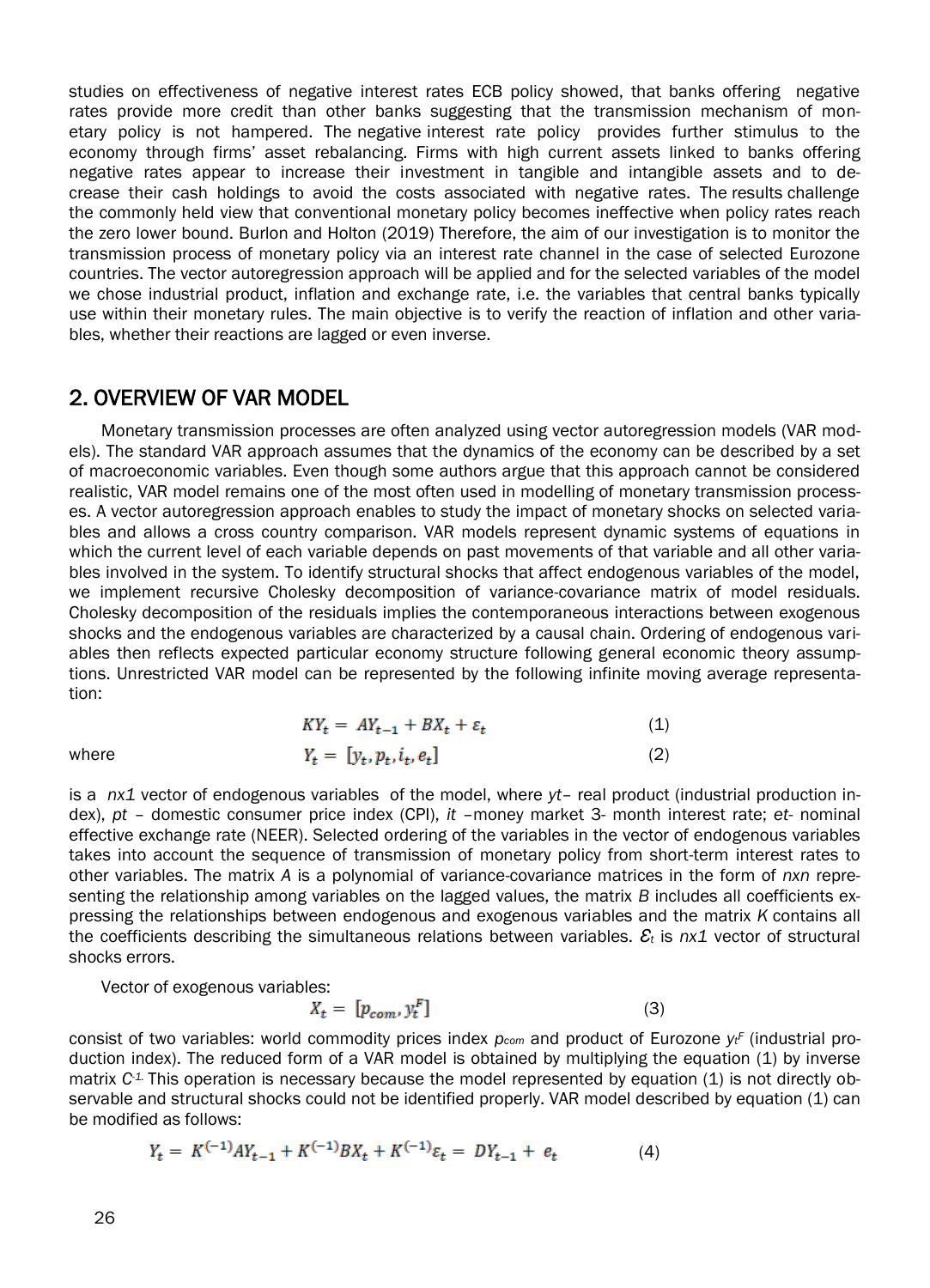where *D* is matrix expresses relation between lagged values and *e<sup>t</sup>* represents *nx1* vector of normally distributed errors (shocks in reduced form). Relationship between reduced-form VAR residuals (*et*) and structural shocks (*Ɛt*) can be expressed as follows:

$$
K^{-1}C\varepsilon_t = e_t \text{ or } C\varepsilon_t = Ke_t \tag{5}
$$

After implementation of Cholesky recursive scheme for identifying structural shocks of the VAR model, the equation (5) can be rewritten as follows:

$$
\begin{bmatrix} 1 & 0 & 0 & 0 \ 0 & 1 & 0 & 0 \ 0 & 0 & 1 & 0 \ 0 & 0 & 0 & 1 \ \end{bmatrix} \begin{bmatrix} \varepsilon_{y,t} \\ \varepsilon_{p,t} \\ \varepsilon_{i,t} \\ \varepsilon_{e,t} \end{bmatrix} = \begin{bmatrix} 1 & 0 & 0 & 0 \ k_{21} & 1 & 0 & 0 \ k_{31} & k_{32} & 1 & 0 \ k_{41} & k_{42} & k_{43} & 1 \ \end{bmatrix} \begin{bmatrix} \varepsilon_{y,t} \\ \varepsilon_{p,t} \\ \varepsilon_{i,t} \\ \varepsilon_{e,t} \end{bmatrix}
$$
(6)

From relation (6) it is clear that the matrix K is a lower triangular matrix (all elements above the diagonal are zero) and the matrix C is a unit matrix (all elements outside the main diagonal are zero). The presented VAR model allows us to calculate the impulse-response functions (IRF) of individual endogenous variables of the model (focusing on the interpretation of IRF inflation results) to assess the extent and nature of the impact of monetary policy shock in individual EU member states. Ordering of variables is based on the considered channels of the monetary policy shock transmission, represented in model by unexpected interest rate growth. To capture the effects in demand, we included the real product, expressed through the industrial production index (data available in monthly frequency while data on real output are reported only quarterly) like many other authors such as Creel and Levasseur (2005), Kapuscinski et al. (2014). For price variable the domestic price indices (consumer price index) was selected. To assess the impact of monetary policy on the inflation and real economy, the money market interest rate will be used similarly, as in the studies of Arnostová and Hurnik (2005), Kapuscinski et al. (2014) and Babecka-Kucharcukova et al. (2013). They pointed out a close link between the main monetary policy rate and money market rates. Moreover, the monetary policy rate of central banks does not change regularly, therefore the three-month money market rate will be used. Similar to Creel and Levasseur (2005), Babecka-Kucharcukova et al. (2013), Dabla-Norris and Floerkemeier (2006) the exchange rate will be expressed by nominal effective exchange rate (NEER). To eliminate the problem of the price puzzle, we took 6 lags (6 months) when estimating the model, similar as Arnostova and Hurnik (2005), Babecka-Kucharcukova et al. (2013) or Kapuczinski et al. (2014). The test of information criteria also confirmed 6 lags as to be most suitable.

To estimate the model, we employ monthly data for period 2000M1-2019M7 consisting of 235 observations. The data are retrieved from IMF statistics (International Financial Statistics), ECB and Eurostat. Our analysis is focused on four Eurozone countries such as Austria, Germany and France so called "old or core" Eurozone countries and Slovakia "new" Eurozone country. The data for other Eurozone countries were not fully available for whole observed period and variables. All variables except interest rates are in the form of indices (2010=100) and are seasonally adjusted. It is necessary to test the variables for the stationarity of the time series, as well as for the existence of a long-term equilibrium before the applying the model. It is also necessary to check the model for the autocorrelation, the residual heteroscedasticity and the normality. To save the space, the next part of the paper presents only selected test results. Other results are available from the authors upon request.

#### 3. EVOLUTION OF VARIABLES AND RESULTS OF THE TESTS

When constructing the model, we assume that monetary policy decisions of the central bank and changes of its key interest rates are transmitted to the interest rates on the money market. This suggests that changes in setting of 2-week interest rate for the main refinancing operations (CBIR) are later closely copied by the development of 3-month EURIBOR (Figure 1). In other words, the evolution of the EURIBOR reflects the changing stance of the ECB. The central bank's key interest rate and the money market interest rate present a high degree of correlation; thus money market interest rates can be used for estimating changes in monetary policy stance.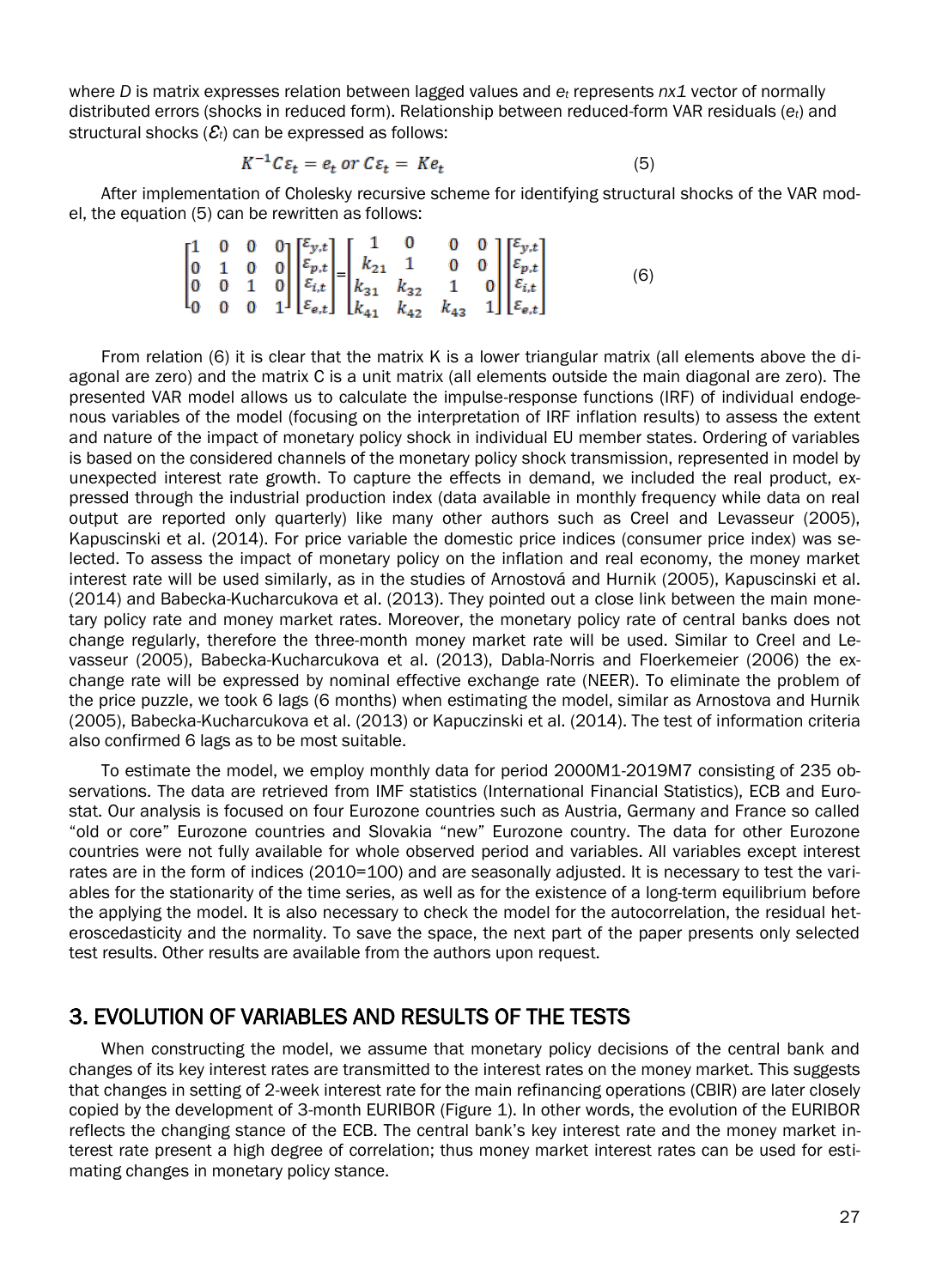

Figure 1. Interest rates Source: Data from ECB

The evolution of interest rates in Eurozone countries indicate that base interest rates reached the highest level right before the economic crisis. Year 2009 brought about the reversal in the character of monetary policy, changing the focus of the European Central Bank from decelerating inflation rates to stimulation of the economy of the Eurozone countries. That is why the ECB adopted rather expansionary policies with interest rates close to zero and even negative.

Behavior of inflation in the Eurozone over the period 2000 - 2007 was relatively stable (Figure 2). Since the end of 2007 to the end of the reporting period the development of inflation has been more volatile with sharp decrease connected to the crisis as well as a significant increase that followed up. Since 2014, the inflation has increased too slowly, so the ECB had to implement unconventional instruments in order to avoid the danger of deflation.



Figure 2. The evolution of prices in individual Eurozone countries (Index 2010=100; Austria (AT); Germany (DE); France (FR); Slovakia (SK))

Source: Data from IMF

The inflation behavior in Slovakia can be described as much more volatile as in the case of "old" Eurozone countries. Moreover, Slovakia belonged to the part of Eurozone countries characterized by a higher rate of inflation. Price volatility in Slovakia was associated with the deregulation process and various administrative measures, especially at the beginning of the monitored period. However, the economic crisis has also significantly affected the development of prices in the "new" member states, and the post-crisis development is already marked by slow growth (NBS, 2020). The industrial production index (IPI) is a business cycle indicator which measures monthly changes in the price-adjusted output of industry. Since 2000 total industrial output had been on a relatively steady growth path in the Eurozone countries as well as in Slovakia. The production level reached its highest value in 2008 and afterwards fell continuously for one year. Afterwards the indicator steadily increased again and regained over 90 % of its pre-crisis value in 2011. The 2009 decline in production was particularly strong for the production of basic metals, machinery and equipment, and for motor vehicles which together account for more than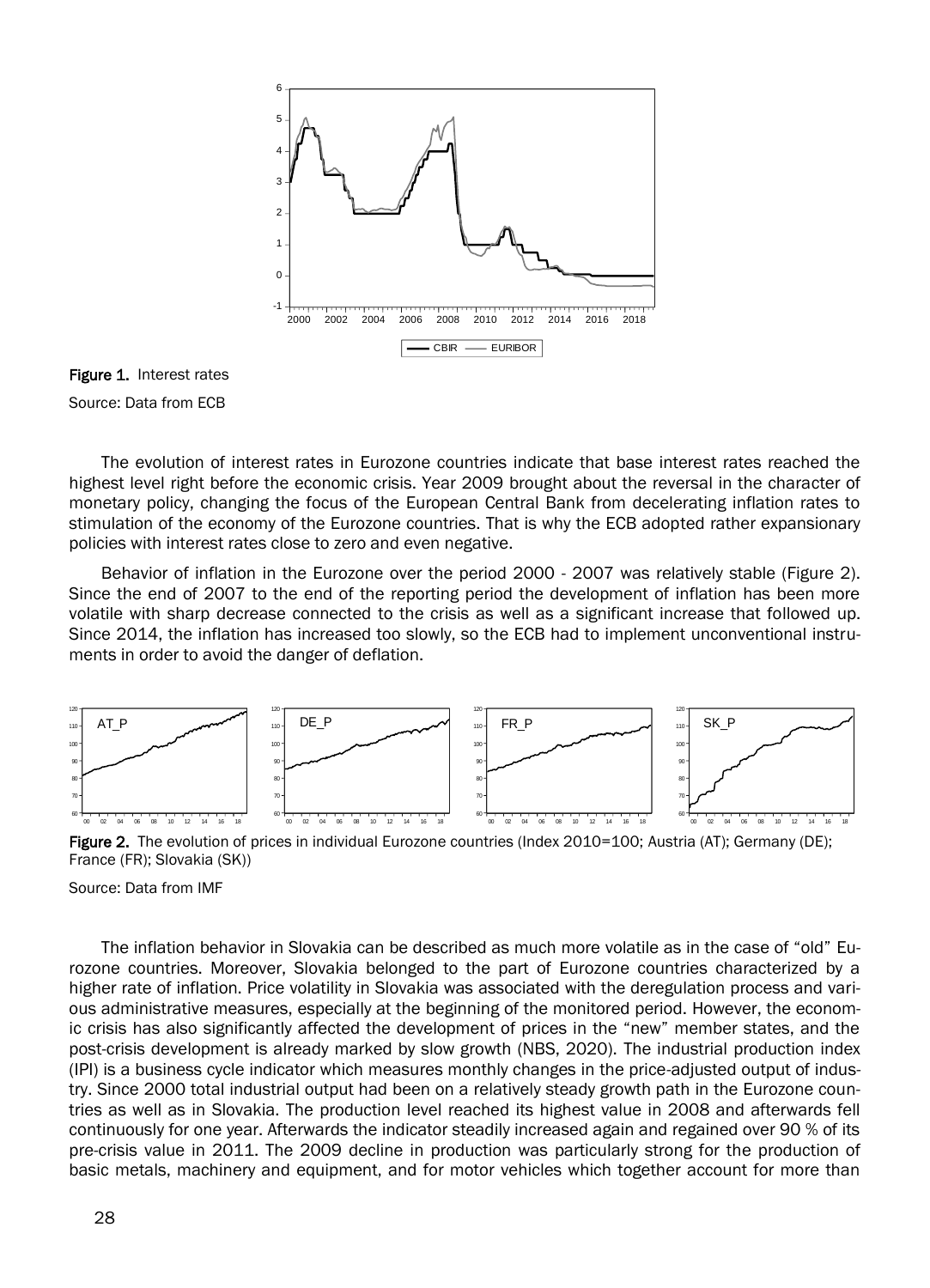one fifth of total EU industrial production. The only sector that did not register a decline in production levels during the crisis years was the pharmaceutical industry. In the second half of 2011 and in 2012, industrial production was on a slow downward trend. Since early 2013 the index value slightly but steadily increased and almost regained its pre-crisis level by the end of 2017. In 2018 and 2019 industrial production stagnated. During the last four years particularly strong increases in industrial production were recorded in Austria and Slovakia (Figure 3) (Eurostat, 2020).



Figure 3. The evolution of IPI (Index 2010=100%; Austria (AT); Germany (DE); France (FR); Slovakia (SK)) Source: Data from IMF

The last surveyed variable is a nominal effective exchange rate. It represents the exchange rate in the model. NEER is the weighted average of the bilateral exchange rates of the domestic currency against the currencies of the relevant country´s trading partners. Based on the Figure 4, we can follow the evolution of NEER. Generally, we can observe a trend of gradual appreciation with the shorter periods when NEER depreciated, then resumed its previous course. As expected, the years of economic crisis are marked with the most prominent depreciation of the surveyed period. In the case of Slovakia, NEER appreciated continually until 2008. Since then, the evolution of NEER can be described as a rather volatile. Nevertheless, the appreciation that appeared after 2008 was not as strong as before 2008 and the exchange rate did not surpass its levels from before crisis period.



Figure 4. The evolution of NEER (index 2010=100; Austria (AT); Germany (DE); France (FR); Slovakia (SK))

Before the model estimation, it is necessary to test time series of variables for stationarity and cointegration. In order to verify the stationarity of time series we use unit roots test - Augmented Dickey-Fuller Test (ADF) and Phillips – Perron (PP). Both tests verify the null hypothesis of the existence of a unit root. If the hypothesis were confirmed, it would mean that the time series are non-stationary. Observed time series were mostly non-stationary at values, therefore it was necessary to test them for the stationarity also at their first differences. Here, the stationarity was confirmed and the null hypothesis of the unit root presence was rejected (Table 1).

Testing for the cointegration verifies the existence of stable long-term relations between endogenous variables of the model. For this purpose, Johansen test was used with a number of delays equal to 6 (determined according to AIC, LR and FPE information criteria). The results of both test statistics (trace test and maximum eigenvalue statistics) did not confirm the presence of cointegrating equation (Table 2) and thus a VAR approach can be applied.

Source: Data from IMF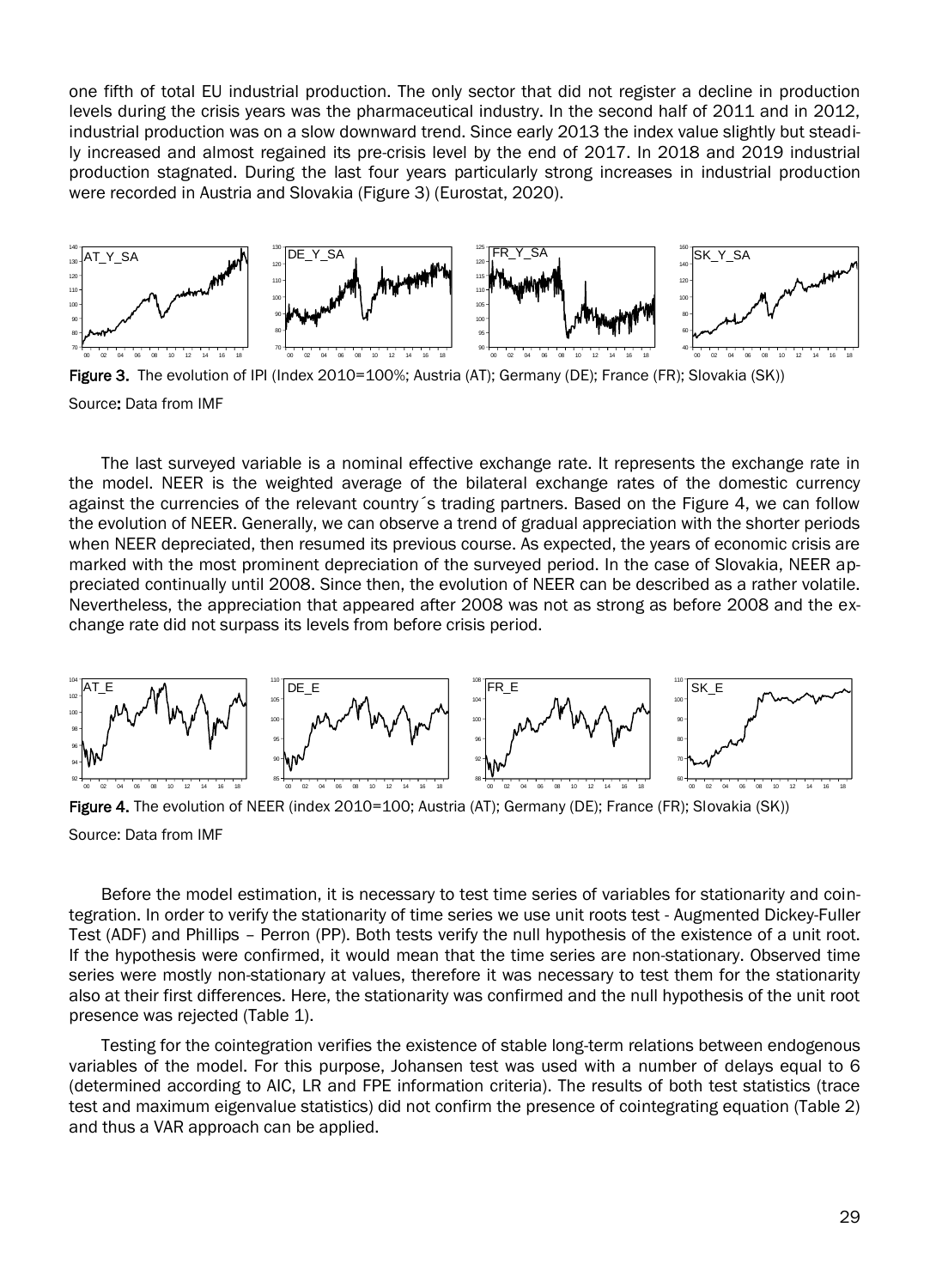|    |           | I - ADF      | $I - PP$     | Y - ADF      | Y - PP        |
|----|-----------|--------------|--------------|--------------|---------------|
| АT | level     | $-1.556225$  | $-1.167542$  | $-0.456875$  | $-0.875137$   |
|    | 1st diff. | $-6.371254*$ | $-6.371254*$ | $-17.21372*$ | $-31.25148*$  |
| DE | level     | $-1.556225$  | $-1.167542$  | $-1.533591$  | $-3.197901**$ |
|    | 1st diff. | $-6.371254*$ | $-6.371254*$ | $-7.680223*$ | $-37.89180*$  |
| FR | level     | $-1.556225$  | $-1.167542$  | $-1.584063$  | $-3.979004**$ |
|    | 1st diff. | $-6.371254*$ | $-6.371254*$ | $-27.16568*$ | -44.23122*    |
| SK | level     | $-2.490172$  | -2.320346    | $-0.588979$  | $-0.604878$   |
|    | 1st diff. | $-10.98549*$ | $-11.28195*$ | -23.70285*   | $-23.81041*$  |
|    |           | E - ADF      | E - PP       | P-ADF        | P-PP          |
| АT | level     | $-2.204158$  | $-2.058807$  | $-0.143886$  | $-0.163689$   |
|    | 1st diff. | $-12.48580*$ | $-12.46429*$ | $-13.97747*$ | $-14.10861*$  |
| DE | level     | $-2.223206$  | $-2.065302$  | -0.048452    | $-0.048452$   |
|    | 1st diff. | $-12.25953$  | -12.23532*   | $-9.836888*$ | $-17.35178*$  |
| FR | level     | -2.059146    | -1.910190    | $-1.779973$  | -1.541459     |
|    | 1st diff. | $-12.39969*$ | $-12.36786*$ | $-13.52277*$ | $-13.75847*$  |
| SK | level     | -1.192742    | -1.174173    | $-5.162404*$ | $-3.820139*$  |
|    | 1st diff. | $-12.36100*$ | $-12.36100*$ | -7.967995*   | $-14.55822*$  |

Table 1. Results of the unit root tests, Austria (AT); Germany (DE); France (FR); Slovakia (SK)

Note: Data represent results of t-statistics. Null hypothesis can be rejected at 1% significance level (\*), at 5% significance level (\*\*), at 10% significance level (\*\*\*).Y = product (industrial production index); I = interest rate (money market 3-month interest rate);  $E =$  nominal effective exchange rate (NEER);  $P =$  consumer price index

Source: own calculations

Table 2. Results of the cointegration tests

|     | Number of<br>equations | Trace Statis-<br>tics | 0.05 Critical<br>Value | Eigenvalue | 0.05 Critical<br>Value |
|-----|------------------------|-----------------------|------------------------|------------|------------------------|
| AT  | none                   | 86.29902              | 95.75366               | 26.01031   | 40.07757               |
| DE. | none                   | 82.17367              | 95.75366               | 33.22389   | 40.07757               |
| FR. | none                   | 83.84902              | 95.75366               | 38.28338   | 40.07757               |
| SK  | none                   | 93.30449              | 95.75366               | 43.85942   | 40.07757               |
|     | at most 1              | 49.44507              | 69.81889               | 16.76510   | 33,87687               |

Source: own calculations

In order to verify the stability of the model we used the AR roots test. The graphs (Figure 5) show that none of the points exceeds the circle, thus the estimated VAR models for each countries were considered stable.







Inverse Roots of AR Characteristic Poly nomial





Figure 5. AR root tests Source: own calculations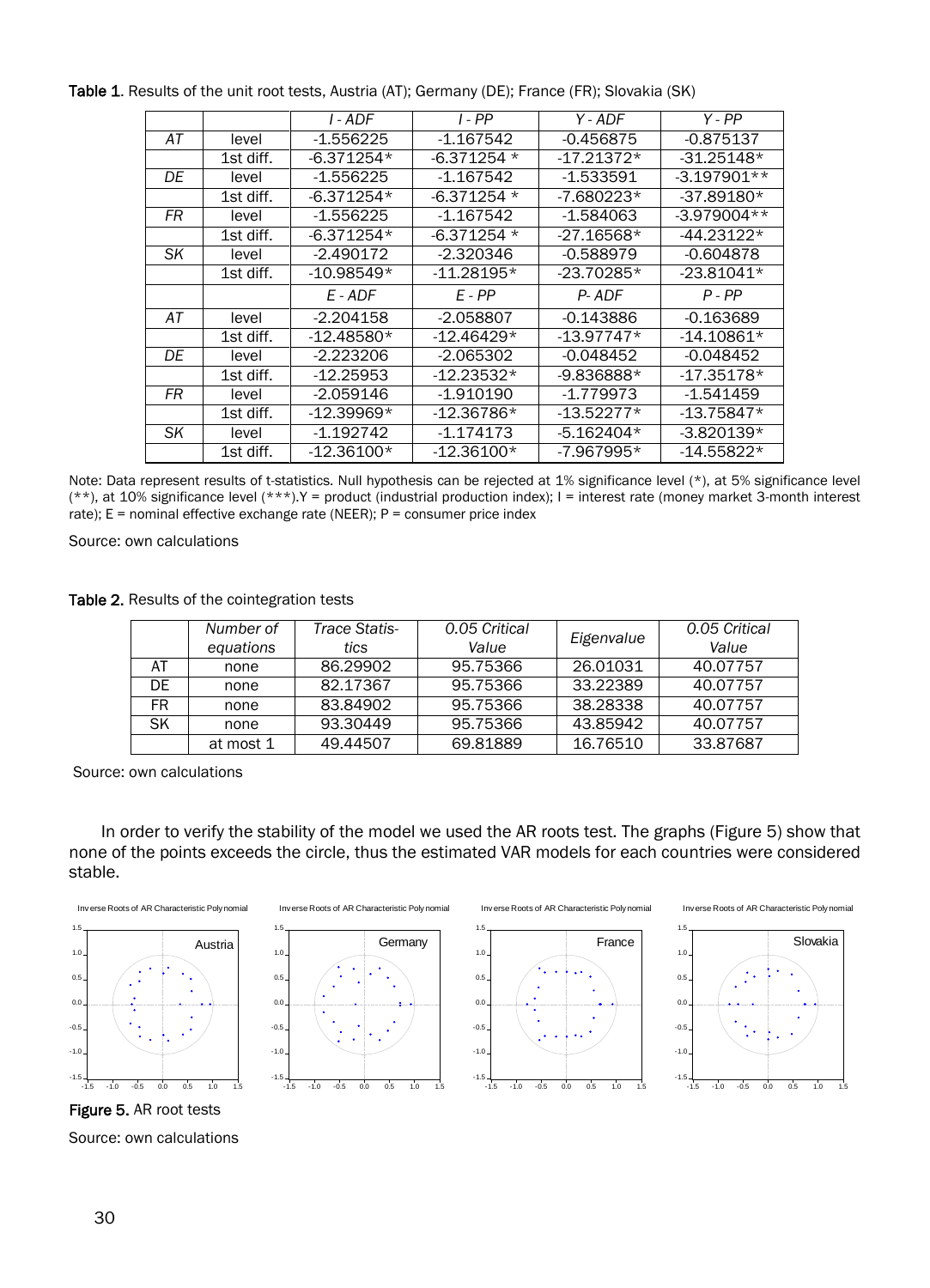#### 4. DISCUSSION OF RESULTS

Estimated vector autoregression models enable to analyze impulse response functions for selected endogenous variables. The results are grouped by variables in order to simplify the comparison of the responses for each country. We focus solely on the response of endogenous variables to changes in interest rates. The estimated response of variables to a monetary policy shock is observed over the period of 18 quarters after initial shocks. As mentioned previously, in the case of an unexpected monetary tightening (monetary policy shock in the form of sudden increase of interest rate) the theory suggests: a production decline, a price level decline (with possible time lags) and the appreciation of the country's exchange rate. For a reaction of prices, the theory indicates that the increase of interest rate should slow down the increase of prices causing the inflation rate to drop down. However, as explained previously, sometimes an unusual behavior in the form of sluggish or even positive response of prices can appear after an unexpected monetary tightening ("price puzzle"). The Figure 6 depicts the impulse-response function for price levels in analyzed Eurozone countries over the period of 2000- 2019. We can see that the expected downward trend appears, but not immediately. In most cases, the reaction is lagged by 2 quarters. When comparing the reactions in the so called "old" Eurozone countries (Austria. Germany and France) with Slovakia it can be seen, that the reaction of Slovak price level is more pronounced. Finally, it can be stated, that the interest rate channel of ECB monetary policy is functioning and that reaction of inflation on interest rate shock is in line with theoretical assumptions.



Figure 6. IRF functions - reaction of prices on 1% positive interest rate shock

#### Source: own calculations

Note: Response of d(P\_SA) to d(I); AT = Austria; DE = Germany; FR = France; SK= Slovak republic

Our analysis is extended on reaction of production and exchange rate as well. The reaction of industrial production on 1% positive interest rate can be seen in the Figure 7. Here, the theoretic suggestion about the Eurozone production decline cannot be generally confirmed. Despite positive shock in interest rate, the initial reaction of production is slightly positive. This behavior may be related to the fact that production growth is largely determined by other factors as domestic demand, fiscal policy and external trade development. As a result, transmission of monetary policy measures to variables such as industrial production might have been weakened.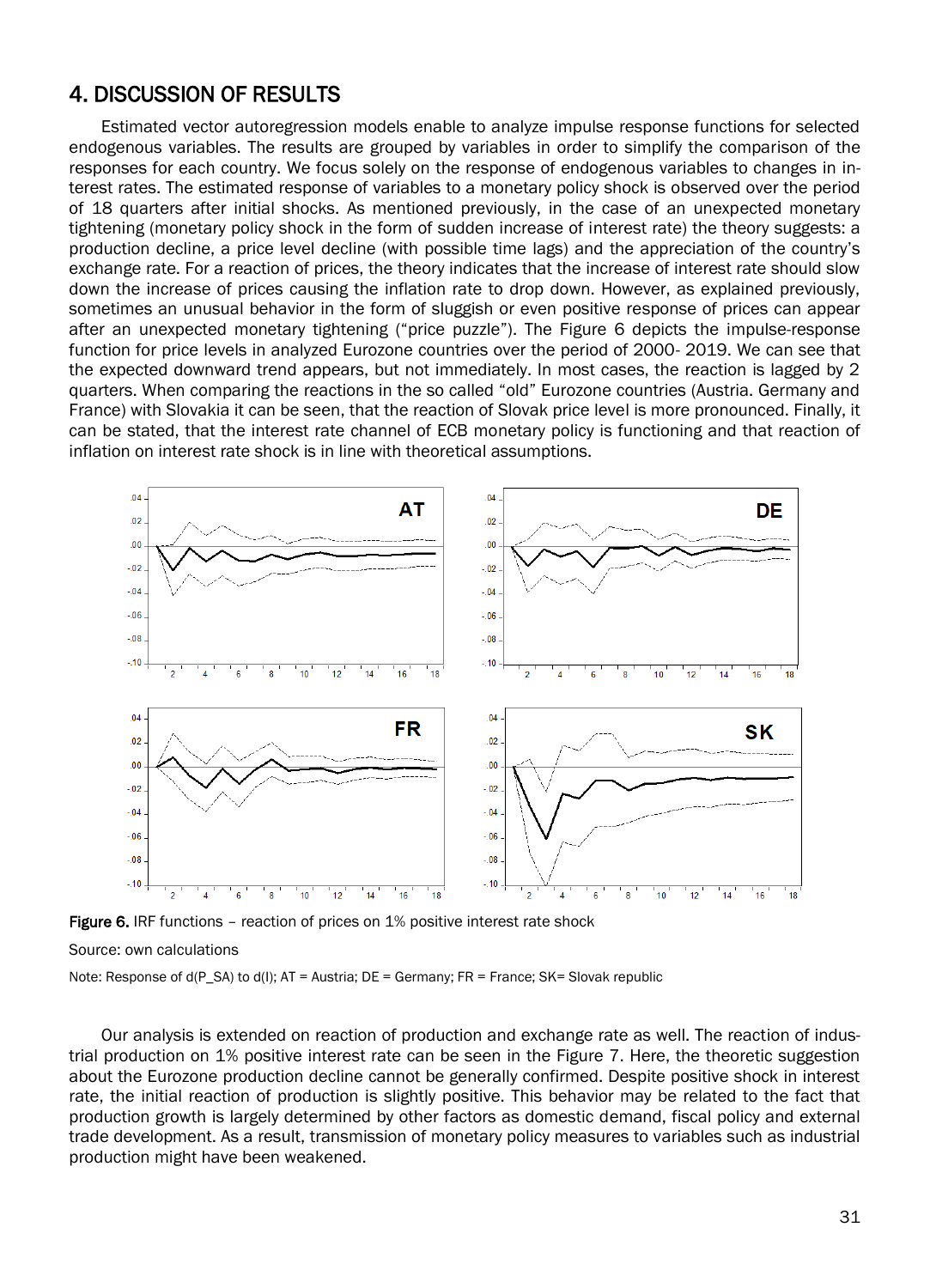

**Figure 7.** IRF functions – reaction of product on 1% positive interest rate shock

Source: own calculation

Note: Response of d(Y\_SA) to d(I); AT = Austria; DE = Germany; FR = France; SK= Slovak republic

The exchange rate was the last variable tested for impulse-response functions. Here the theory indicates that the increase of interest rate should be accompanied by the inflows of foreign capital, causing the appreciation of a country's exchange rate. Based on the Figure 8, we can follow the evolution of NEER after the positive interest rate shock. In all cases the appreciation of the exchange rate is lagged by several quarters. What is more, the reactions differ in their volume. The most intense reaction can be observed for Slovak Republic. Moreover, the responses of NEER in all analyzed countries can be considered very similar.



Figure 8. IRF functions - reaction of NEER on 1% positive interest rate shock Source: own calculation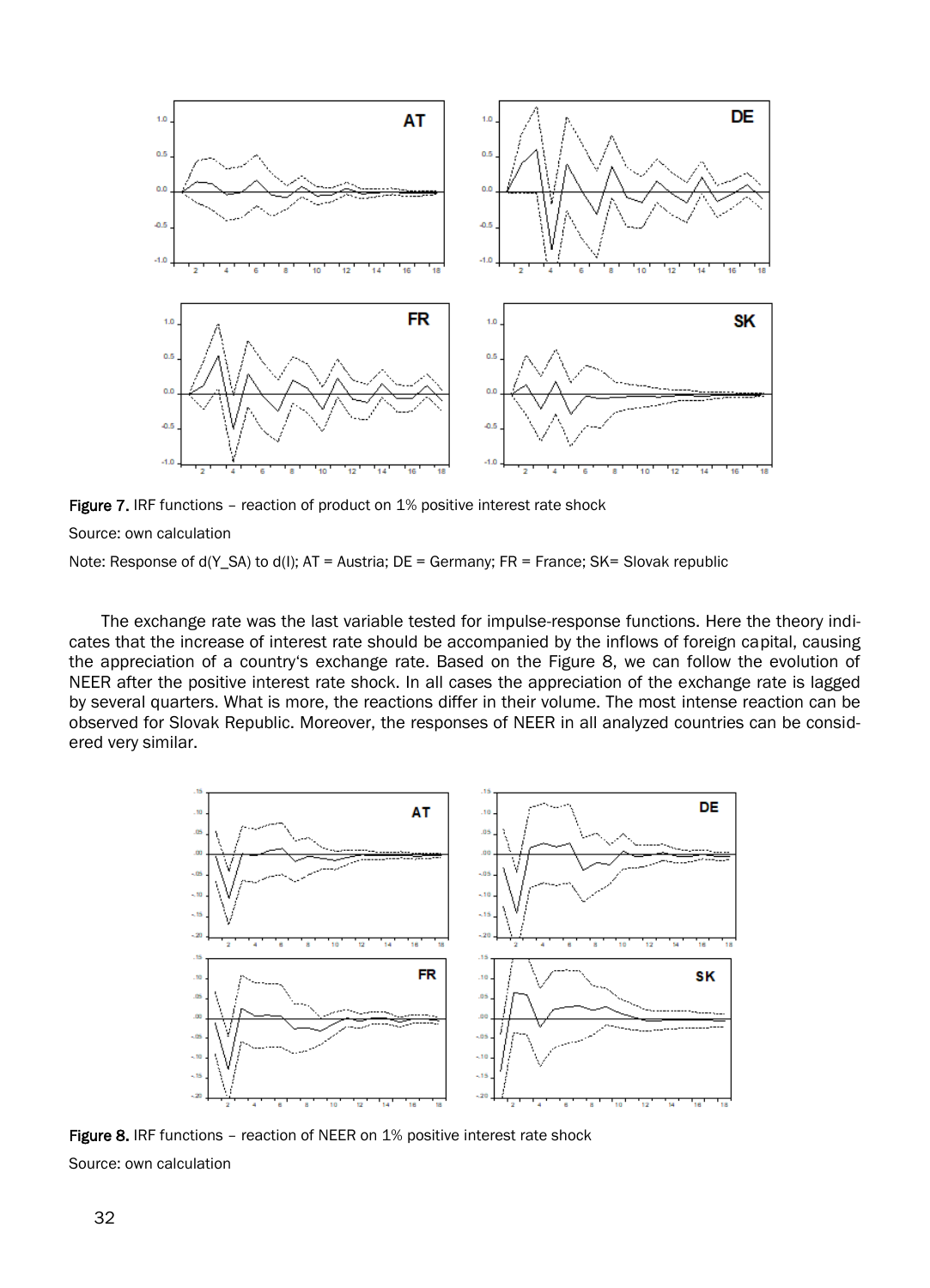Based on the estimated model it is possible to continue with a decomposition of variance of endogenous variables. Table 3 shows the contributions of changing the interest rate to the variability of the price level in Austria, Germany, France and Slovak Republic. The results indicate that variations of interbank interest rates had a similar very weak impact on the variability of inflation in Austria (3.61%), France (2.46%), and Germany (1.78%) as well as in Slovakia (5.68%). The sensibility of the reaction of the price level in Eurozone countries can be explained by the relatively stable behavior and low rate of inflation in the Eurozone over the analyzed period. Based on the results for other variables (not presented here) – production and NEER we could conclude that the contributions of the changing interest rate to their variability were also low. We could therefore assume that there are other channels that play an important role in the transmission of monetary policy measures and that the transmission via the interest rate is weakened.

|         | AT                                                 |                 | FR       |    | DE.         |    | <b>SK</b> |  |
|---------|----------------------------------------------------|-----------------|----------|----|-------------|----|-----------|--|
|         | 0.000000                                           | 1.              | 0.000000 | 1. | 0.000000    |    | 0.000000  |  |
| 6       | 2.243872                                           | 6               | 2.467708 | 6. | 1.706406    | 6  | 5.638543  |  |
| $12 \,$ | 3.131935                                           | 12 <sup>7</sup> | 2.508427 | 12 | 1.773038    | 12 | 5.732415  |  |
| 18      | 3.613024                                           | 18 <sup>1</sup> | 2.468031 |    | 18 1.780703 | 18 | 5.687465  |  |
|         | Cholesky ordering: d(y_sa) d(p_sa) d(i_sa) d(e_sa) |                 |          |    |             |    |           |  |

Table 3. Decomposition of variation of endogenous variables (2002-2012)

Source: own calculation

Many authors noticed that the crisis affected mostly the traditional interest rate channel (e.g. Horvath, Franta and Rusnak, 2013; IMF, 2012). The crisis has also renewed debate of the joining the Eurozone and the advantages of the single monetary policy as a tool for the macro-economic regulation and mitigation of shocks. Unfavorable developments after 2008 still verify the ability of monetary policy to mitigate negative impacts. This can be seen in the context of common monetary policy effects and asymmetries between member countries. Based on our results we can conclude that the interest rate channel did not reveal, particularly a strong and stable effect on the observed variables. Although, the reaction of inflation on interest rate shock is in line with economic theory its intensity is very weak. The comparison of "old" and "new" member country of Eurozone revealed that the inflation, product as well as exchange rate responses to the positive interest rate shock in the Eurozone and in the Slovak Republic are very similar. Our previous study concluded, that there exist asymmetries of reactions as between Eurozone member state (Germany, Austria vs. Portugal, Spain) as between EMU 12 and V4 countries. However, we had stated that due to crises, the responses of variables on interest rate shock in EMU12 and CEE countries have become more similar (Bartokova and Durcova, 2015).

#### **CONCLUSION**

The European central bank had to change the monetary policy strategy as well as instruments during the last ten years due to crisis and economic circumstances. Persisting problems of low economic growth and stagnant Eurozone economies forced the ECB to use less conventional monetary policy measures as quantitative easing. Therefore, the question of traditional interest rate channel effectiveness in influencing the inflation and real economic performance is raising. Many empirical studies had concluded that the interest rate channel of ECB monetary policy was considered as the most affected by the crisis. Moreover, the differences among Eurozone countries still exist. Therefore, the aim of this paper was to investigate the interest rate channel capabilities to influence the inflation behavior in different Eurozone countries such as Austria, Germany, France and Slovakia.

The reaction of inflation on 1% positive interest rate shock was examined via the vector autoregression model. VAR model allowed to compute impulse-response functions for estimation of interest rate pass-through to inflation and other macroeconomic variables. We have verified the similarity of individual responses to interest rate shock of four Eurozone countries. The basic variables of the model were mon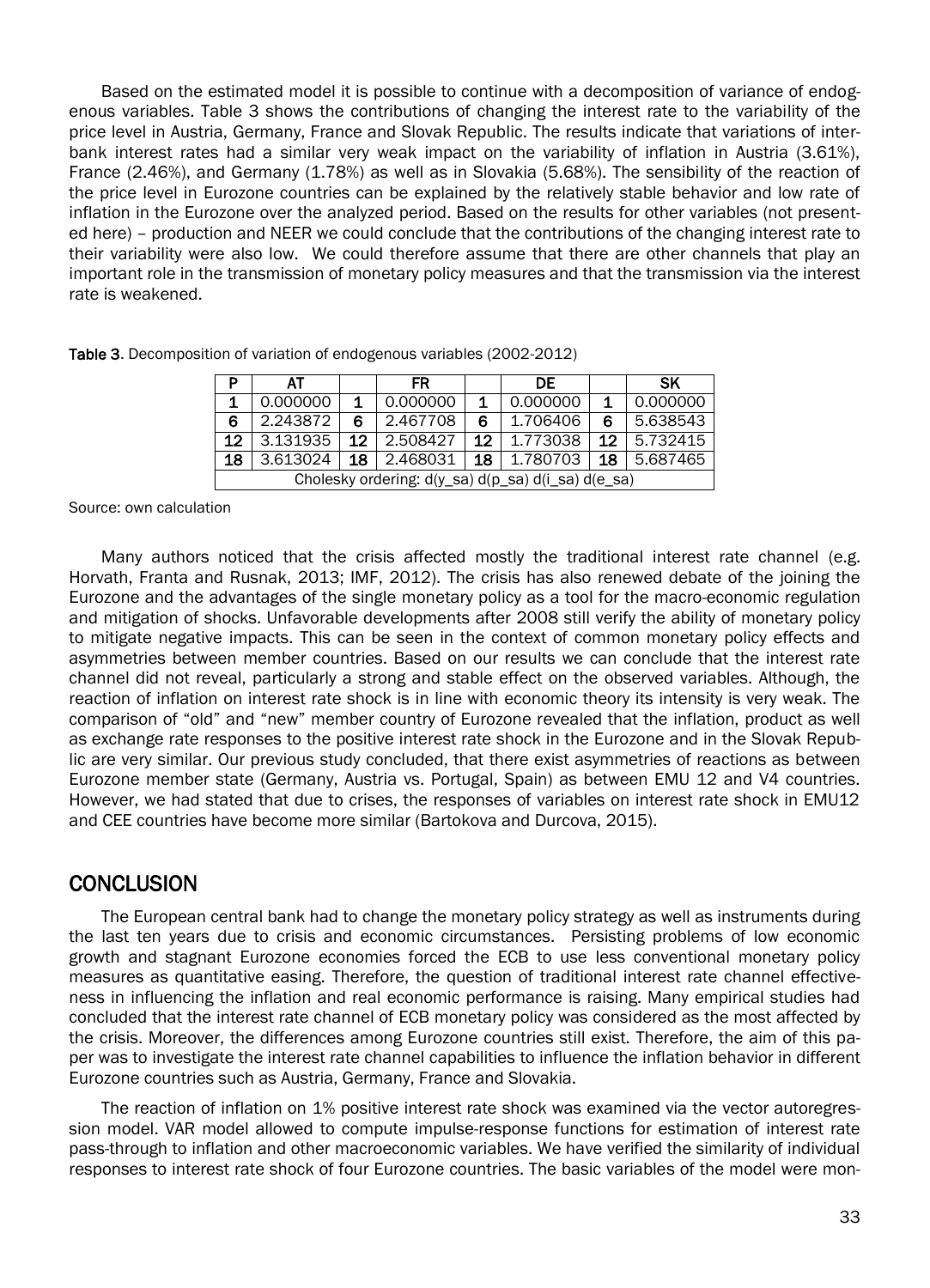ey market interest rate, inflation, product and exchange rate, i.e. variables that are generally used in the central bank monetary rules. The aim of the analysis was to evaluate the efficiency of the interest rate channel. Our analysis was based on several expectations. We assumed that negative developments related to the crisis can distort the transmission of monetary policy effects on macroeconomic variables and that the impact of monetary policy changes are transmitted to the economic variables only partially or significantly lagged. To identify structural shocks that affect endogenous variables of the model, we implemented recursive Cholesky decomposition of a variance-covariance matrix of model residuals. We employed monthly data for period 2000M1-2019M7. Comparison of the reactions of variables in the "old" Eurozone countries with Slovak Republic revealed that the effects of positive interest rate shock are very similar. Another important outcome is a fact, that the interest rate channel did not reveal particularly a strong and stable effect on the observed variables. Although, the reaction of inflation on interest rate shock is in line with economic theory, its intensity is very weak. It could indicate the future complication of monetary policy and its interest rate channel in affecting inflation behavior.

#### ACKNOWLEDGEMENT

This paper was written in connection with scientific project VEGA no. 1/0793/19. Financial support from this Ministry of Education`s scheme is also gratefully acknowledged.

## REFERENCES

- Angeloni, I., Kashyap, A., Mojon, B., Terlizzese, D. (2003), "Monetary transmission in the euro area: does the interest rate channel explain all?, *Working paper*, No. 9984, The National Bureau of Economic Research.
- Arnostova, K., Hurnik, H. (2005), "The monetary transmission mechanism in the Czech Republic (evidence from VAR analysis)", *Working Paper*, Series 4/2005, Czech National Bank..
- Babecka-Kucharcukova, O. et al. (2013), "What we know about monetary policy transmission in the Czech Republic: Collection of empirical results", CNB Research and policy notes, https://www.cnb. cz/export/sites/cnb/en/economic-research/.galleries/research\_publications/irpn/download/ rpn\_1\_2013.pdf (accessed 14 September 2020).
- Badarau, C., Levieuge, G. (2011), "Assessing the effects of financial heterogeneity in a monetary union a DSGE approach", *Economic Modelling*, Vol. 28, No. 6, pp. 2451–2461.
- Balke, N.S., Emery, K.M. (1994), "Understanding the price puzzle", *Economic and Financial Policy Review*, Federal Reserve Bank of Dallas, issue Q IV, pp. 15-26.
- Bartokova, L., Durcova, J. (2015), "Effectiveness of the monetary policy implementation in the context of crisis: use of the short-term interest rate in the Czech Republic and the EMU", *E&M Ekonomics and Management*, Vol. 18, No. 1, pp. 4-17.
- Bernanke, B.S., Gertler. M. (1995), "Inside the black box: The credit channel of monetary policy transmission", *Journal of Economic Perspectives*, Vol. 9, No. 4, pp. 27–48.
- Burlon, A., Holton, G. (2019), "Is there a zero lower bound? The effects of negative policy rates on banks and firms", *ECB Working Paper*, Series No. 2289/June 2019, https://www.ecb.europa. eu/pub/pdf/scpwps/ecb.wp2289~1a3c04db25.en.pdf (accessed 14 September 2020).
- Creel, J., Levasseur, S. (2005), "Monetary policy transmission mechanisms in the CEECs: How important are the differences with the euro area?" No 2005-02, Documents de Travail de l'OFCE, Observatoire Francais des Conjonctures Economiques (OFCE), https://EconPapers.repec.org/RePEc:fce: doctra:0502, (accessed 14 September 2020).
- Dabla-Norris, E., Floerkemeier, H. (2006), "Transmission Mechanisms of Monetary Policy in Armenia: Evidence from VAR Analysis", *IMF Working Papers*, 06/248, https://www.imf.org/ en/Publications/WP/Issues/2016/12/31/Transmission-Mechanisms-of-Monetary-Policy-in-Armenia-Evidence-from-VAR-Analysis-19925, (accessed 14 September 2020).
- Egert, B., Crespo-Cuaresma, J., Reininger, T. (2007), "Interest rate pass-through in central and Eastern Europe: Reborn from ashes merely to pass away?", *Journal of Policy Modeling*, Vol. 29, No. 2, pp. 209–225.